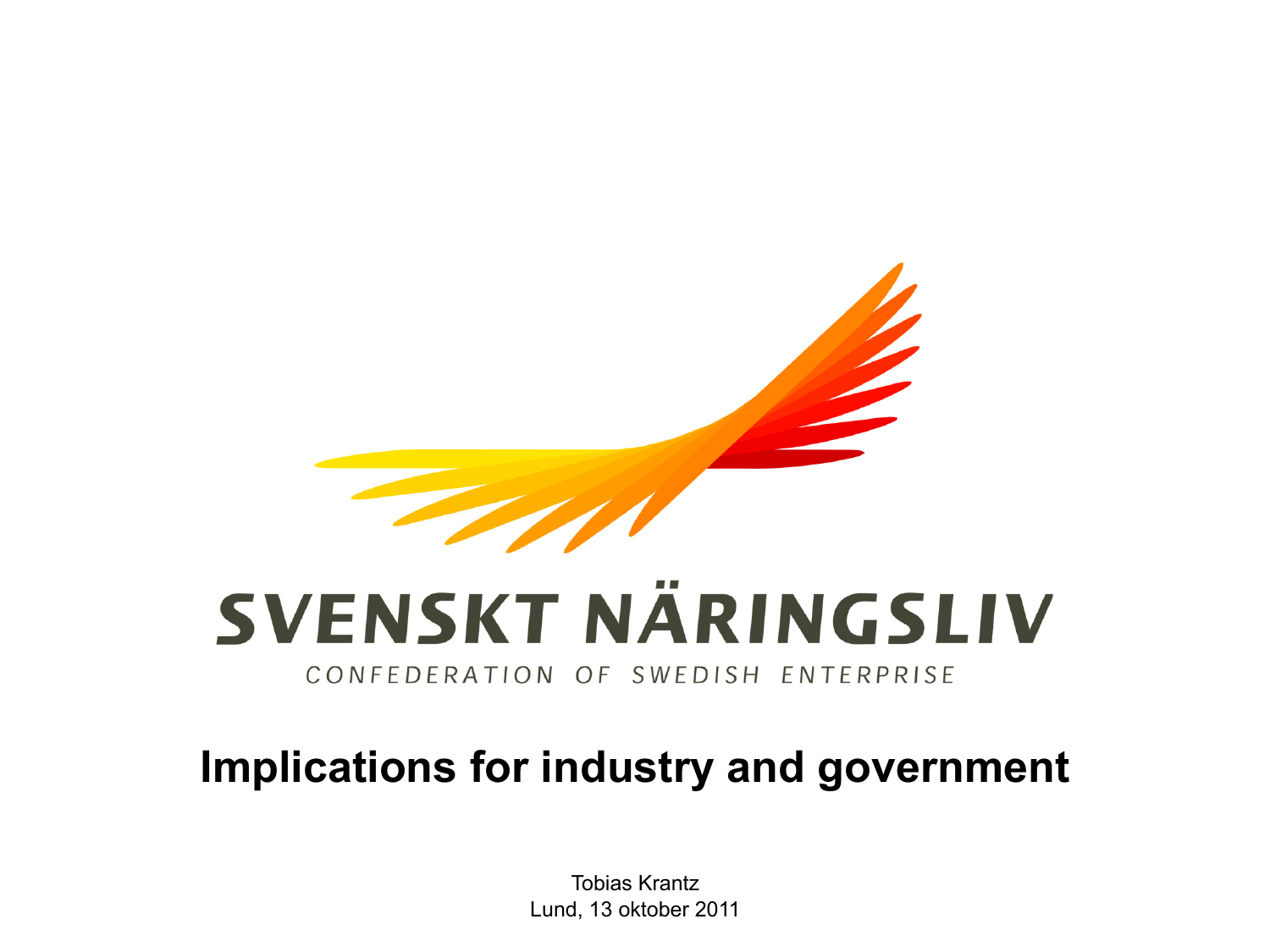## **The ESS – background and context**

- Multidisciplinary research centre; most modern and powerful facility of its kind in the world
- New opportunities for scientists in the fields of health, climate, environment, transportation, engineering, archeology and medicines
- Important vote May 2009: decision to locate the facility in Lund
- Swedish European global facility. One of the most important research investments in Sweden ever
- Start of construction 2013; in full use 2025

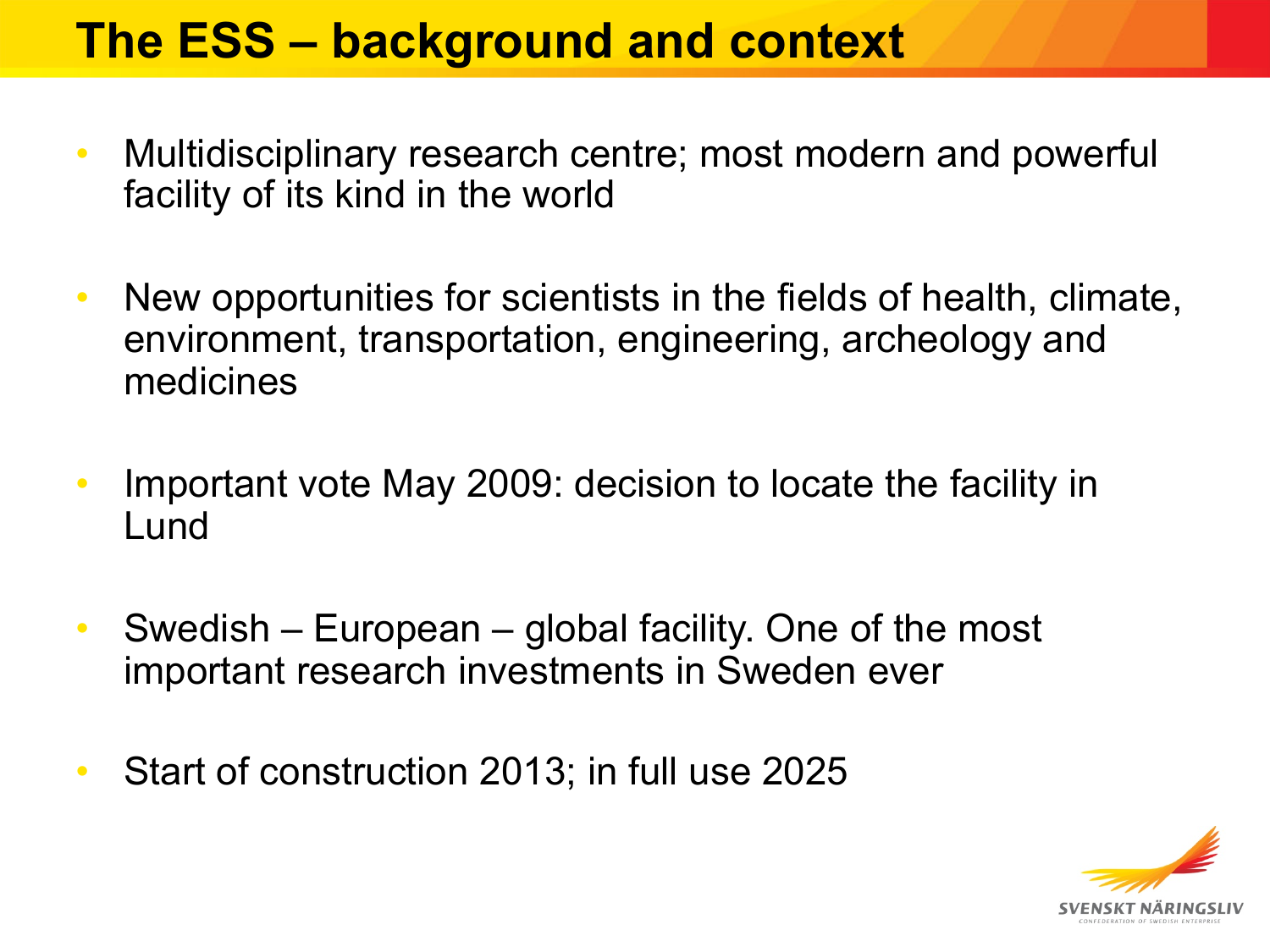### **Implications for the research community**

- Prospects of important scientific breakthroughs
- Sweden as an interesting country for major research investments
- Push towards stronger scientific excellence of Swedish research
- Strong critical mass; possibility of scientific spillover effects

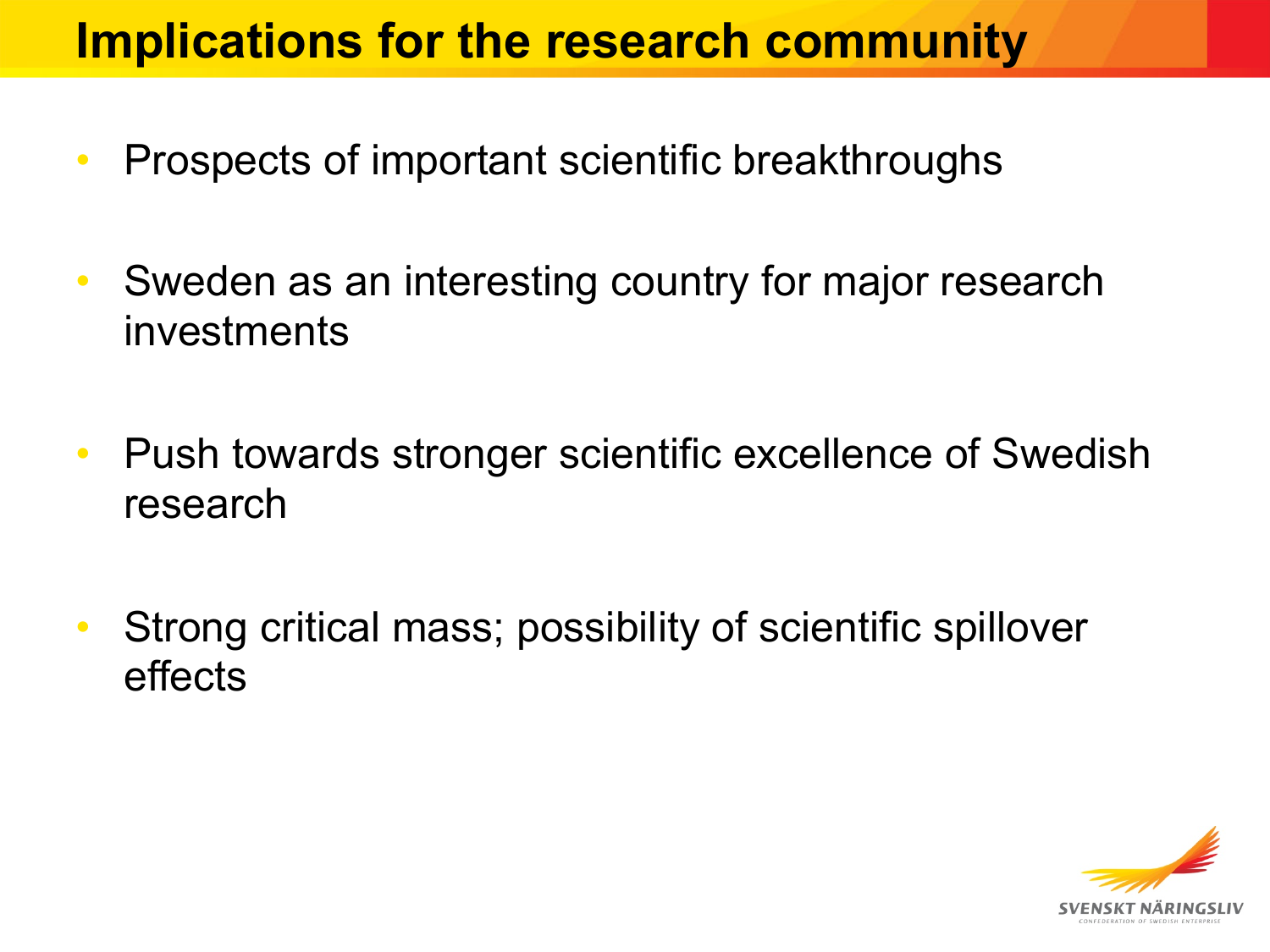#### **Implications for business**

- A project that can raise the technological competence in the region and in the country
- An important tool in the R & D work of Swedish companies
- Dynamic centre of innovation; application of results from research
- Strenghten the competetiveness of the Scandinavian countries; attract foreign investment